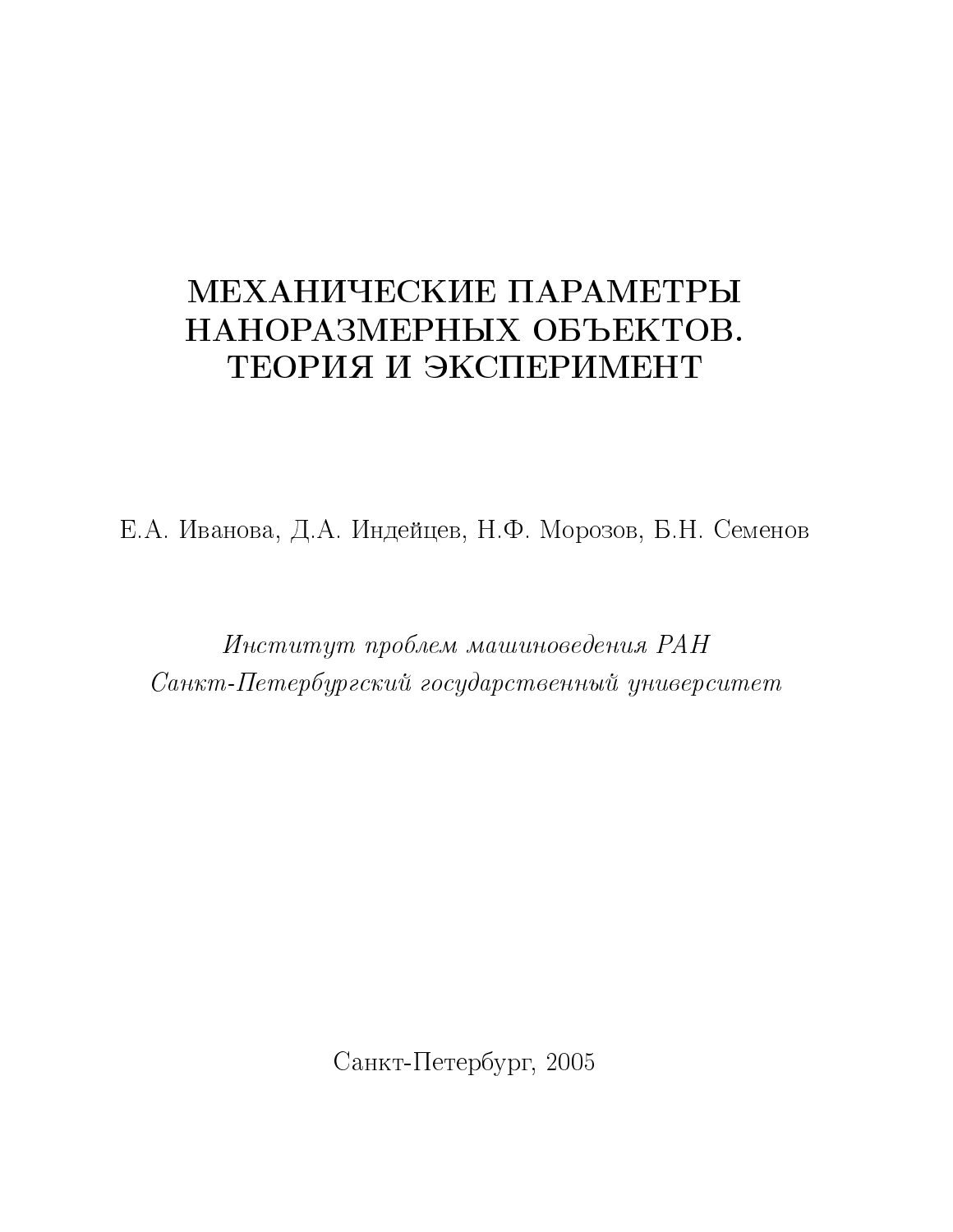## Метод экспериментального определения изгибной жесткости нанообъектов

### Идея эксперимента.

- Рассмотрим два подобных объекта: один из них наноразмерный объект; другой — макроразмерный объект.
- Найдем собственные частоты рассматриваемых объектов  $\omega_n^{(1)}$  и  $\omega_n^{(2)}$  экспериментальным методом.
- Выберем геометрические размеры рассматриваемых объектов и граничные условия так, что  $\frac{\omega_n^{(1)}}{\omega_n^{(2)}} = f(D_1, D_2) = \text{const.}$
- $\bullet$ Если известны $\omega_n^{(1)},\, \omega_n^{(2)}$ и изгибная жесткость макро-объекта  $D_2$ , можно вычислить изгибную жесткость нано-объекта  $D_1$ .

## 1. Кантилевер (упругий стержень)

Граничные условия:

$$
w(0) = 0, \qquad w'(0) = 0, \qquad w''(l) = 0, \qquad w'''(l) = 0.
$$

Собственные частоты зависят от следующих параметров:

$$
\omega_n = \sqrt{\frac{D}{\rho l^4}} \, \Omega_n, \qquad \text{где } \Omega_n \text{ зависит только от } n
$$

Рассмотрим два стержня, имеющие различные физические и геометрические характеристики. Тогда

$$
\forall n: \qquad \Omega_n^{(1)} = \Omega_n^{(2)}. \qquad \Rightarrow \qquad \frac{\omega_n^{(1)}}{\omega_n^{(2)}} = \sqrt{\frac{D_1 \rho_2 l_2^4}{D_2 \rho_1 l_1^4}}.
$$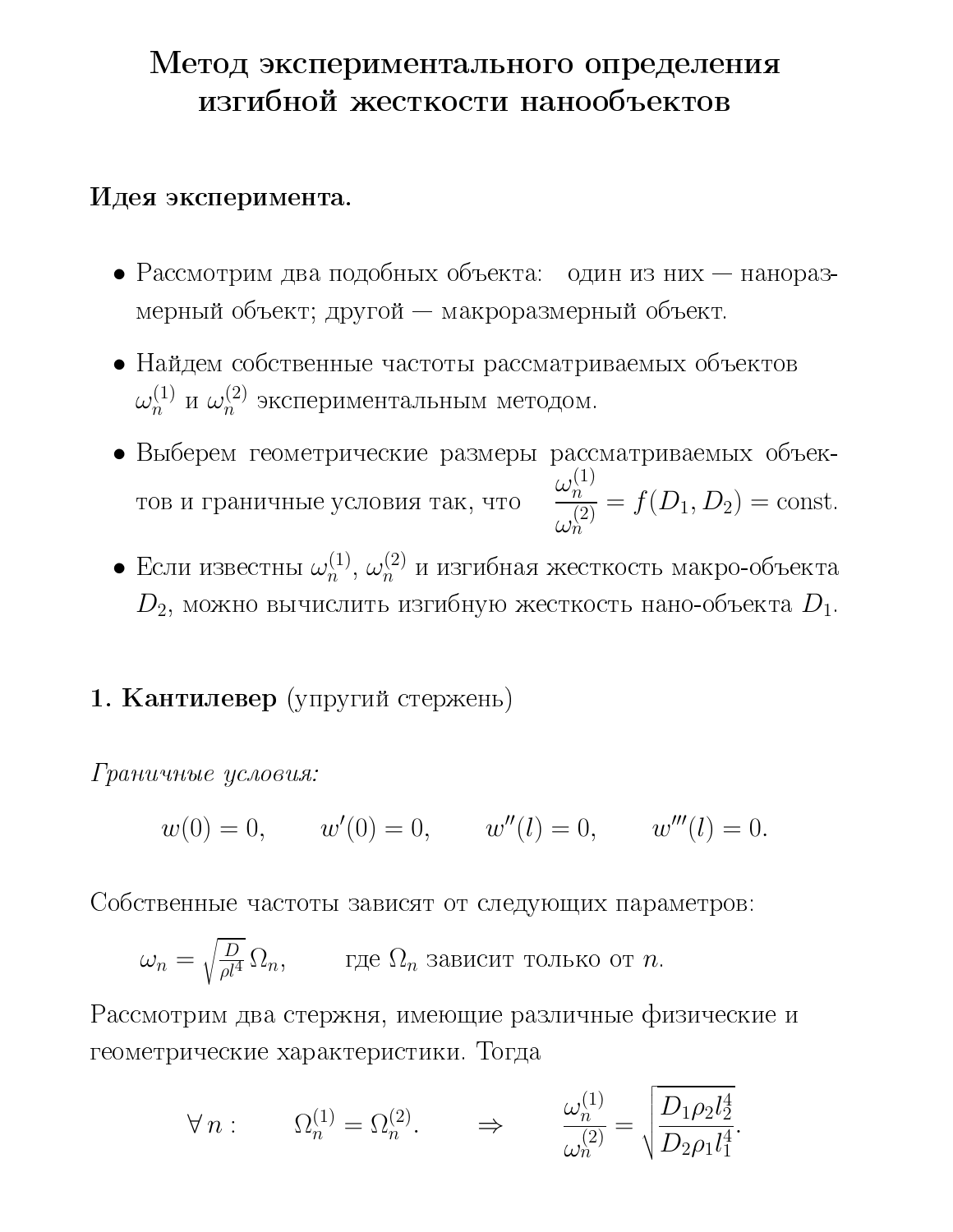#### 2. Прямоугольная пластина

Размеры пластины:  $-a \le x \le a$ ,  $-b \le y \le b$ .

Граничные условия:

$$
w|_{x=\pm a} = 0, \quad \frac{\partial^2 w}{\partial x^2}\Big|_{x=\pm a} = 0, \quad w|_{y=\pm b} = 0, \quad \frac{\partial^2 w}{\partial y^2}\Big|_{y=\pm b} = 0.
$$

Собственные частоты зависят от следующих параметров:

$$
\omega_{nm} = \sqrt{\frac{D}{\rho a^4}} \Omega_{nm}, \qquad \Omega_{nm} = \left(m - \frac{1}{2}\right)^2 \pi^2 + \left(n - \frac{1}{2}\right)^2 \pi^2 \left(\frac{a}{b}\right)^2.
$$

Рассмотрим две пластины, имеющие различные физические и геометрические характеристики, но одинаковый параметр  $a/b$ .

$$
\forall n, m: \qquad \Omega_{nm}^{(1)} = \Omega_{nm}^{(2)}.
$$
\n
$$
\Rightarrow \qquad \frac{\omega_{nm}^{(1)}}{\omega_{nm}^{(21)}} = \sqrt{\frac{D_1 \rho_2 a_2^4}{D_2 \rho_1 a_1^4}}.
$$

## 3. Цилиндрическая оболочка (только изгибные деформации)

Размеры цилиндрической оболочки:  $R$  — радиус цилиндра. Цилиндрические координаты:  $z, \theta$ .

Граничные условия:

$$
u_{\theta}(0, t) = 0, \t w(0, t) = 0, \t \varphi_{z}(0, t) = 0,
$$
  

$$
u_{\theta}(\pi, t) = u_{\theta}(-\pi, t), \t w(\pi, t) = w(-\pi, t), \t \varphi_{z}(\pi, t) = \varphi_{z}(-\pi, t).
$$

Собственные частоты зависят от следующих параметров:

$$
\omega_n = \sqrt{\frac{D}{\rho R^4}} \Omega_n, \quad \text{where } \Omega_n \text{ depends on } n \text{ only.}
$$

Рассмотрим две оболочки, имеющие различные физические и геометрические характеристики.

$$
\forall n: \qquad \Omega_n^{(1)} = \Omega_n^{(2)} \qquad \Rightarrow \qquad \frac{\omega_n^{(1)}}{\omega_n^{(2)}} = \sqrt{\frac{D_1 \rho_2 R_2^4}{D_2 \rho_1 R_1^4}}.
$$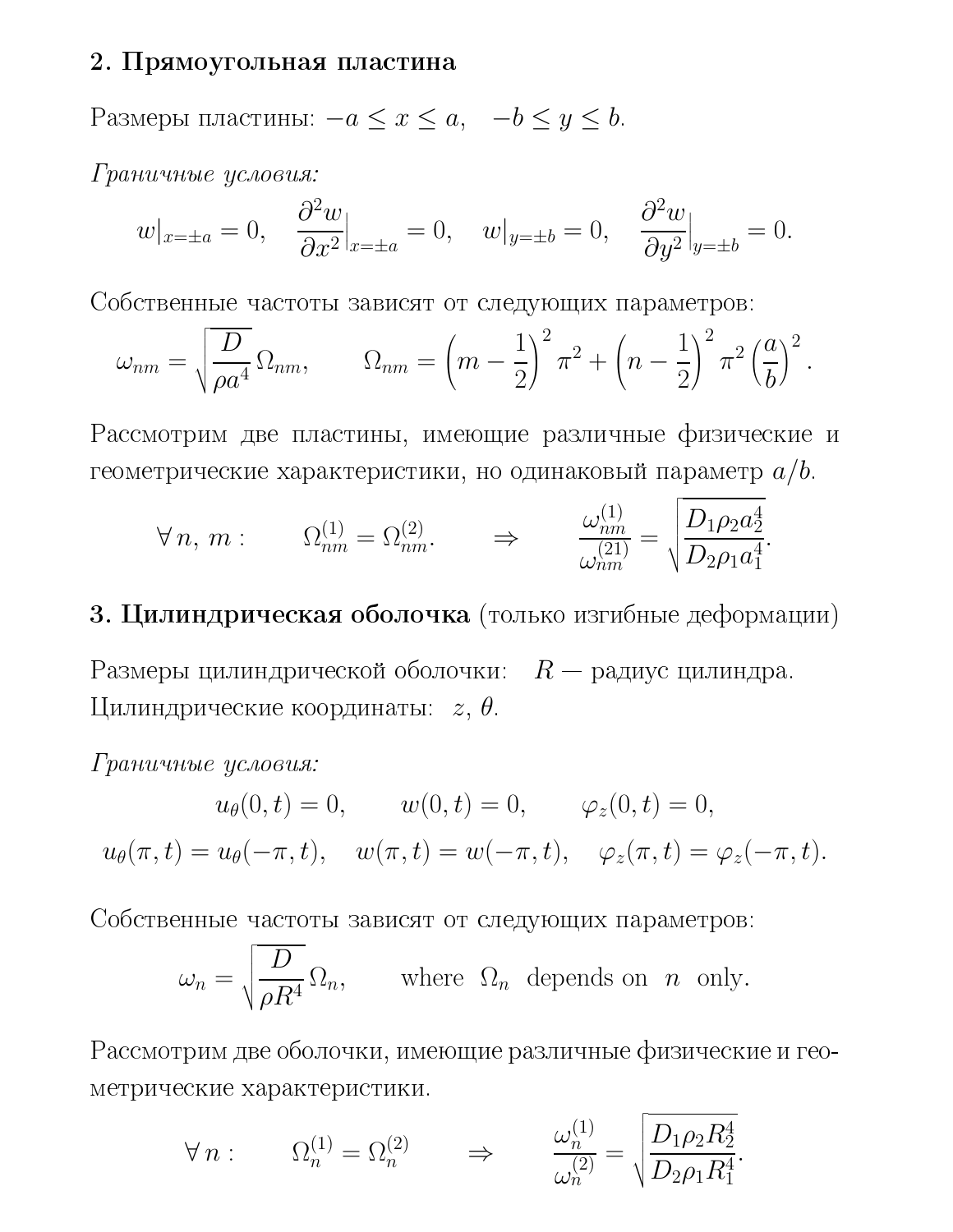### 4. Цилиндр. спиральная оболочка (изгибные деформации)

Эксперименты В.Я. Принца (Новосибирск)



Рис. 1: Цилиндрическая оболочка и цилиндрическая спиральная оболочка.



Рис. 2: Цилиндрическая спиральная оболочка.

#### Геометрия цилиндрической спиральной оболочки.

Спиральные координаты  $s, \zeta$  и цилиндрические координаты  $z, \varphi$ :

$$
z = R(\sin \alpha \, s + \cos \alpha \, \zeta), \qquad \varphi = \cos \alpha \, s - \sin \alpha \, \zeta. \tag{1}
$$

Размеры спиральной оболочки:

$$
-l/2 \le R s \le l/2, \qquad -a/2 \le R \zeta \le a/2. \tag{2}
$$

Здесь  $R$  — радиус цилиндра,  $\alpha$  — угол подъема витков спирали.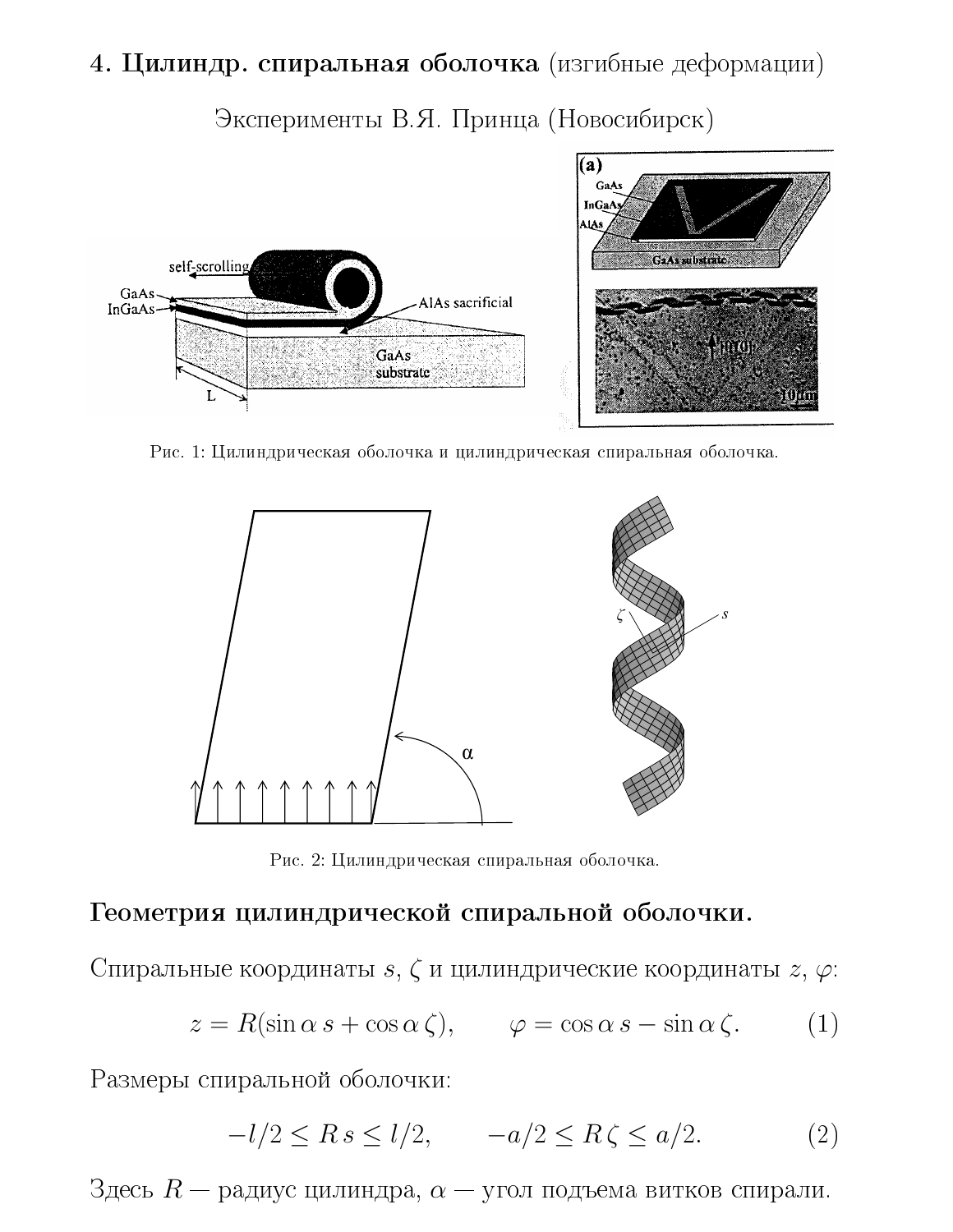Уравнения классической теории оболочек.

$$
\nabla \cdot \underline{\underline{T}} = \rho \underline{\ddot{u}}, \qquad \nabla \cdot \underline{\underline{M}} + \underline{\underline{T}}_{\times} = 0. \tag{3}
$$

$$
\underline{\varphi} = -\underline{n} \times (\nabla \underline{u}) \cdot \underline{n}, \qquad \underline{\underline{T}} = \underline{\underline{T}} \cdot \underline{a} + \underline{N} \underline{n}.
$$
 (4)

$$
\underline{T} \cdot \underline{a} + \frac{1}{2}(\underline{M} \cdot \underline{b})\underline{c} = \frac{4}{4} \cdot \underline{\epsilon}, \qquad \underline{M}^T = \frac{4}{4} \underline{C} \cdot \underline{\kappa}.
$$
 (5)

$$
\underline{\varepsilon} = \frac{1}{2} ((\nabla \underline{u}) \cdot \underline{a} + \underline{a} \cdot (\nabla \underline{u})^T), \qquad \underline{\kappa} = (\nabla \underline{\varphi}) \cdot \underline{a} + \frac{1}{2} ((\nabla \underline{u}) \cdot \underline{\varphi}) \underline{b}.
$$
 (6)

Здесь  $\underline{T}$ ,  $\underline{M}$  – тензоры усилий и моментов,  $\rho$  – поверхностная плотность массы,  $\underline{u}, \underline{\varphi}$  — векторы перемещений и поворотов,  $\underline{\varepsilon}, \underline{\kappa}$ — тензоры деформации,  $4\underline{A}$ ,  $4\underline{C}$  — тензоры жесткости,  $\underline{a}$  — единичный тензор в касательной плоскости,  $n -$  нормаль к поверхности,  $\underline{b} = -\nabla \underline{n}, \underline{c} = -\underline{a} \times \underline{n}.$ 

### Приближенные уравнения динамики тонкой оболочки.

Предположим, что

$$
\underline{\varepsilon} = 0.\tag{7}
$$

Уравнение движения:

$$
\left(\sin^2 \alpha \frac{\partial^4}{\partial s^4} + \cos^2 \alpha \frac{\partial^4}{\partial \zeta^4} - \frac{1}{4} \frac{\partial^4}{\partial s^2 \partial \zeta^2}\right) \left[\frac{D}{\rho R^4} (\tilde{\Delta} + 1)^2 w + \ddot{w}\right] - \frac{\sin^2 2\alpha}{4} \tilde{\Delta}\ddot{w} = 0.
$$
\n(8)

Уравнение совместности деформаций:

$$
\sin 2\alpha \frac{\partial^2 w}{\partial s \partial \zeta} + \sin^2 \alpha \frac{\partial^2 w}{\partial s^2} + \cos^2 \alpha \frac{\partial^2 w}{\partial \zeta^2} = 0.
$$
 (9)

Здесь  $w$  — перемещение вдоль  $\underline{n}$ ,  $D$  — изгибная жесткость.

Решение уравнения движения, удовлетворяющее уравнению совместности деформаций:

$$
w(s,\zeta,t) = W(s,\zeta) e^{i\omega t}.
$$
 (10)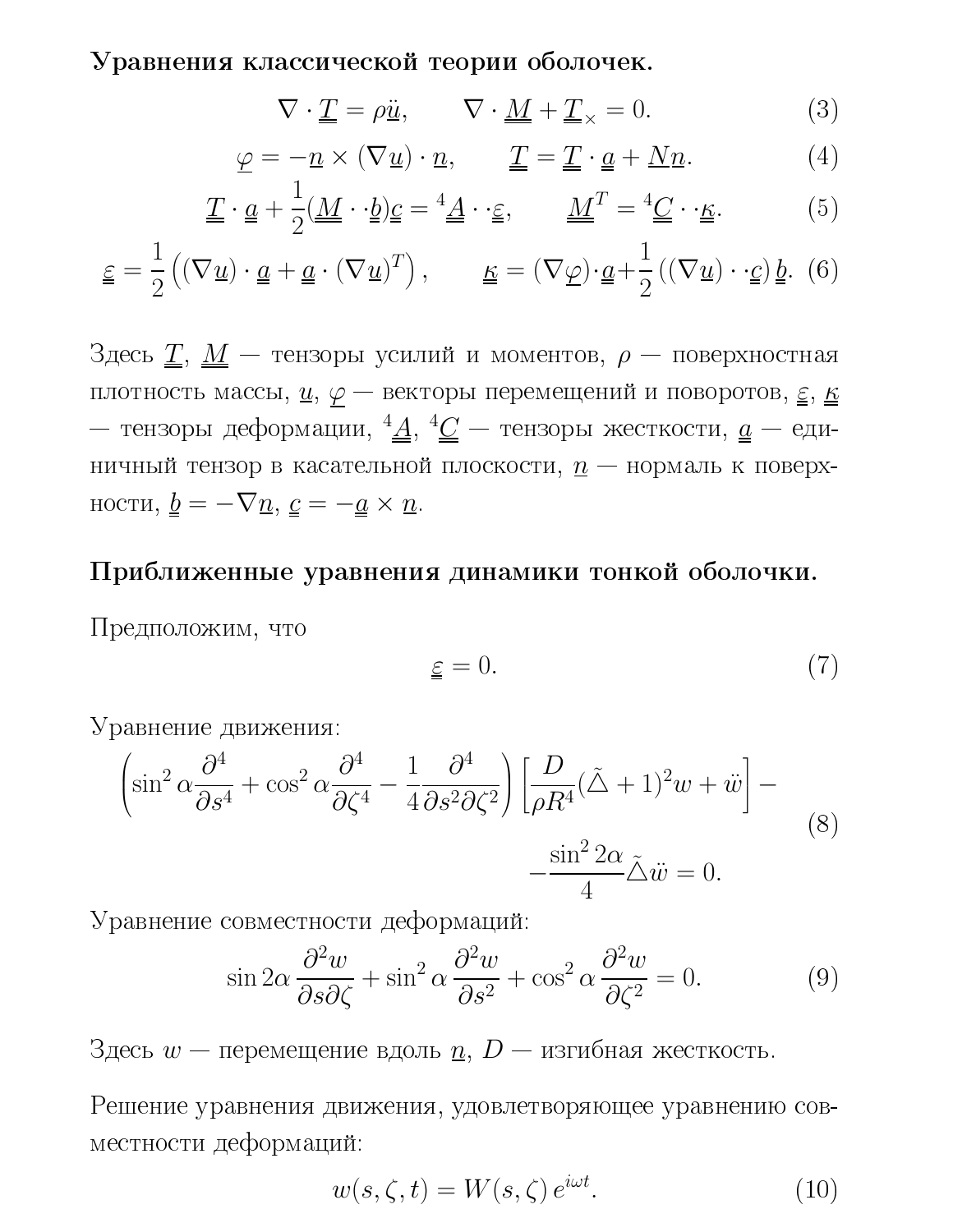$$
W = \sum_{j=1}^{3} \left[ \left( A_j^s (p_j s + q_j \zeta) + B_j^s \right) \sin \left[ \lambda_j (\cos \alpha s - \sin \alpha \zeta) \right] + \right.
$$
  
+ 
$$
\left( A_j^c (p_j s + q_j \zeta) + B_j^c \right) \cos \left[ \lambda_j (\cos \alpha s - \sin \alpha \zeta) \right],
$$
  

$$
p_j = \sin \alpha - \beta_j, \qquad q_j = \cos \alpha + \beta_j,
$$
  

$$
\beta_j = \frac{2 \cos 2\alpha \Omega^2}{9 \cos \alpha \left( \lambda_j^4 + (\Omega^2 - 1) \lambda_j^2 + 2\Omega^2 \right)}.
$$
  
(11)

 $A_j^s, \; B_j^s, \; A_j^c, \; B_j^c$  — константы, $\; \lambda_j \; -$ корни характеристического уравнения

$$
\lambda^6 - 2\lambda^4 + (1 - \Omega^2)\lambda^2 - \frac{4}{3}\Omega^2 = 0, \qquad \Omega = \sqrt{\frac{\rho R^4}{D}}\,\omega. \tag{12}
$$

Граничные условия:

$$
\underline{u}\left(\frac{l}{2R}, \frac{a}{2R}, t\right) = 0, \qquad \underline{u}\left(-\frac{l}{2R}, \frac{a}{2R}, t\right) = 0,
$$
\n
$$
\underline{u}\left(\frac{l}{2R}, -\frac{a}{2R}, t\right) = 0, \qquad \underline{u}\left(-\frac{l}{2R}, -\frac{a}{2R}, t\right) = 0.
$$
\n(13)

## Обсуждение результатов.

Собственные частоты зависят от трех параметров:

$$
\Omega_n = \Omega_n \left( \alpha, \frac{l}{R}, \frac{a}{R} \right), \qquad n = 1, 2, 3, \dots \tag{14}
$$

Рассмотрим две оболочки, имеющие различные физические и геометрические характеристики, но одинаковые параметры  $\alpha$ ,  $l/R$ ,  $a/R$ . Тогда

$$
\forall n: \qquad \Omega_n^{(1)} = \Omega_n^{(2)} \qquad \Rightarrow \qquad \frac{\omega_n^{(1)}}{\omega_n^{(2)}} = \sqrt{\frac{D_1 \rho_2 R_2^4}{D_2 \rho_1 R_1^4}}.\tag{15}
$$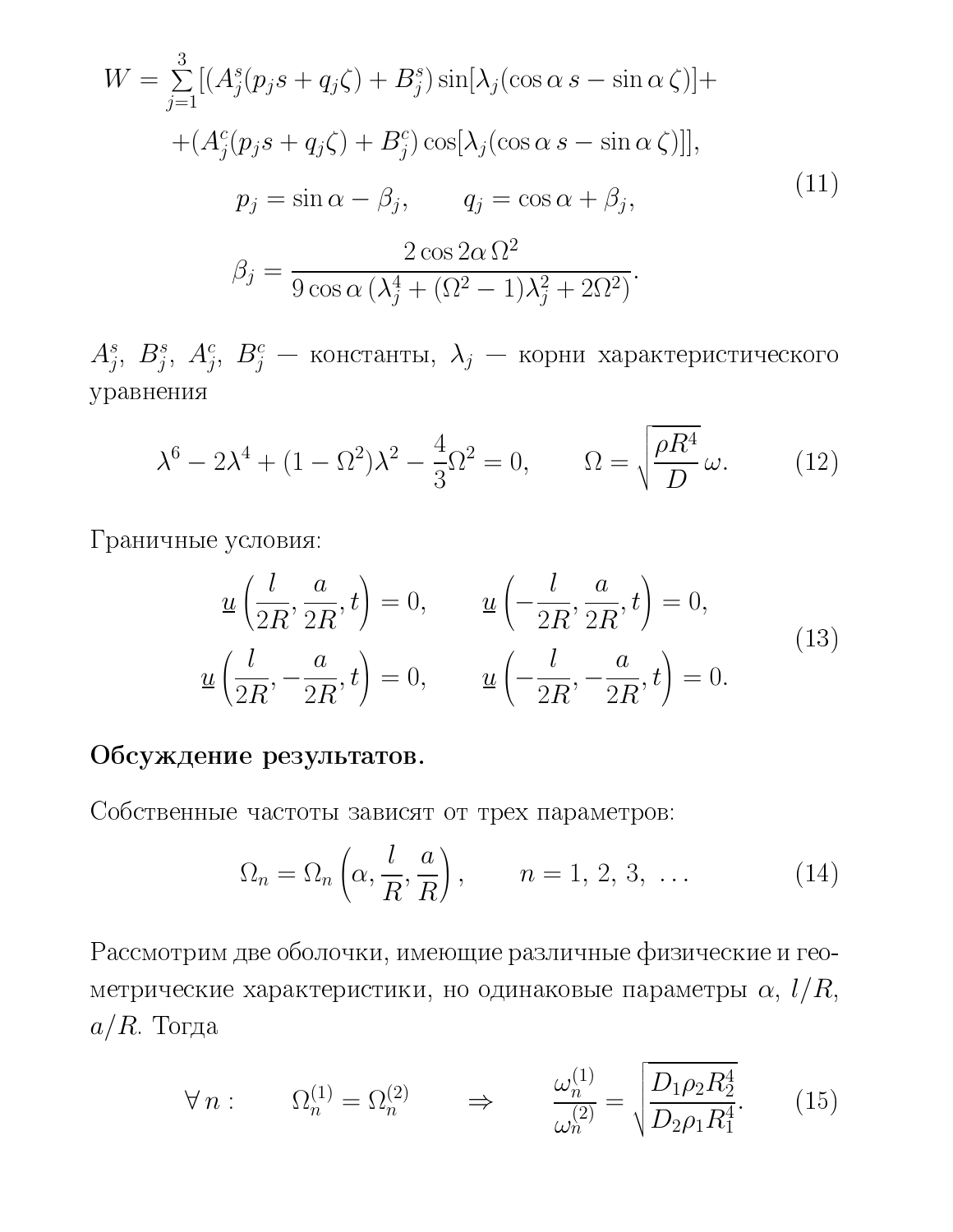# Акустические и оптические методы измерения собственных частот нанообъектов

И.А. Соколов (Физико-технический институт РАН им. А.Ф. Иоффе, С.-Петербург)



Рис. 3: Экспериментальная установка интерферометра с адаптичным фотоприемником.

- Ограниченный частотный диапазон.
- Луч лазера пятно определенного диаметра (не точка).
- Луч лазера фокусируется с некоторой ошибкой.
- Частоты какого объекта измеряются?

Вывод: Невозможно измерять собственные частоты нано-объектов. Можно измерять собственные частоты нано-объектов на микроподложке.

### Задачи механики:

- При каком соотношении между размерами нано-объекта и подложкимы сможем получить информацию о нано-объекте?
- Какие условия соединения нано-объекта с подложкой и соединения подложки с рамкой прибора оптимальны?
- Определение механических характеристик нано-объекта по собственным частотам системы нано-объект - подложка.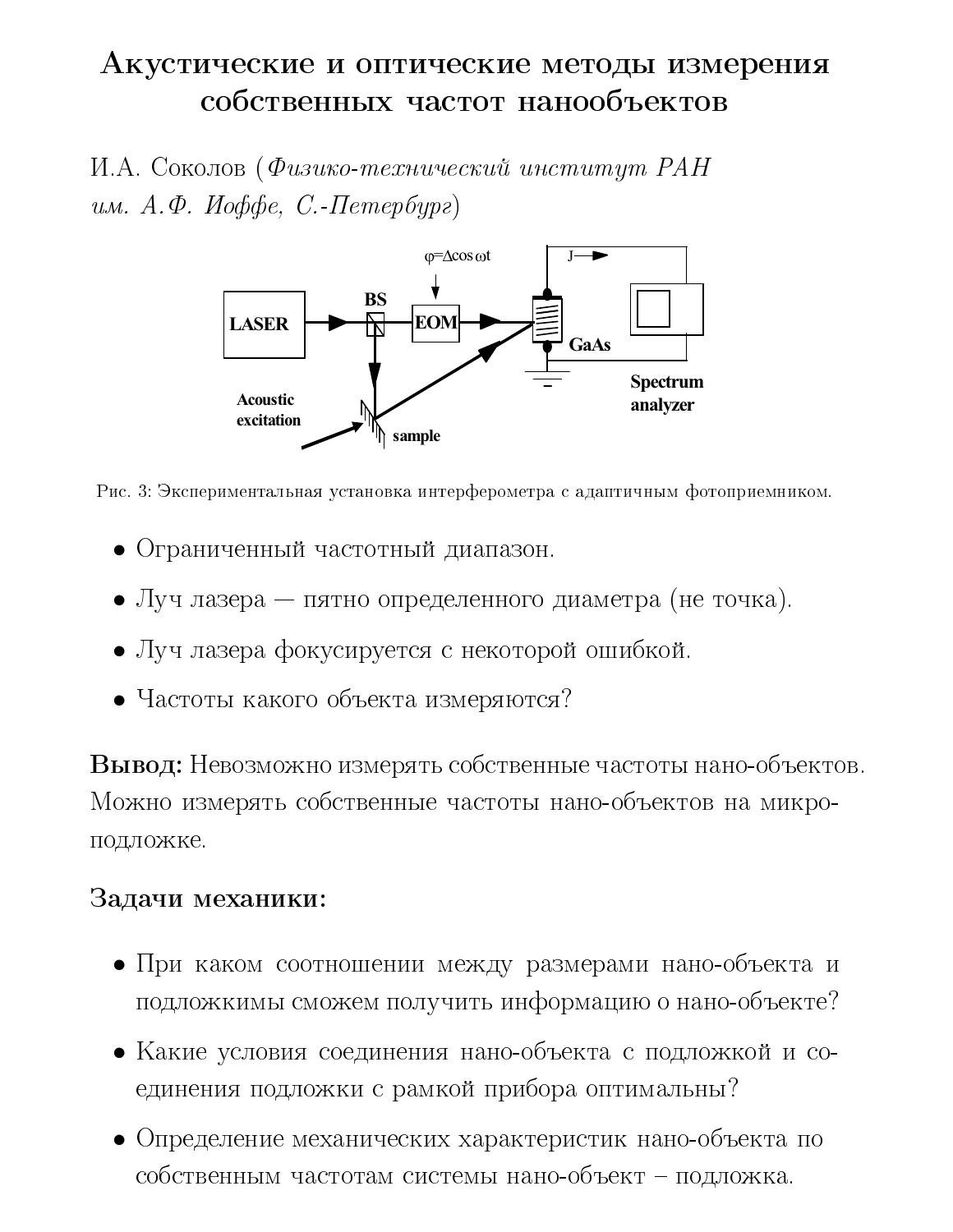+ - 3##% 6##4



- -- -
- -

 $\rho_1, \, D_1, \, R_1$  — физические и геометр. характеристики нано-цилиндра.  $\rho_2,\,D_2,\,R_2$  — физические и геометр. характеристики микро-цилиндра.

#### &-

Кинематические условия соединения оболочек:

$$
w^{(1)}\big|_{\theta=0}=w^{(2)}\big|_{\theta=0}\,,\quad u^{(1)}_\theta\big|_{\theta=0}=-\left.u^{(2)}_\theta\right|_{\theta=0},\quad \left.\varphi^{(1)}_z\right|_{\theta=0}=\left.\varphi^{(2)}_z\right|_{\theta=0}.
$$

Силовые условия соединения оболочек:

$$
T_{\theta r}^{(1)}\Big|_{\theta=0} = T_{\theta r}^{(2)}\Big|_{\theta=0}, \quad T_{\theta\theta}^{(1)}\Big|_{\theta=0} = -T_{\theta\theta}^{(2)}\Big|_{\theta=0}, \quad M_{\theta z}^{(1)}\Big|_{\theta=0} = M_{\theta z}^{(2)}\Big|_{\theta=0}.
$$
  
Условия замкнутости оболочек:

$$
w^{(k)}|_{\theta=0} = w^{(k)}|_{\theta=2\pi}, \quad u^{(k)}_{\theta}\Big|_{\theta=0} = u^{(k)}_{\theta}\Big|_{\theta=2\pi}, \quad \varphi^{(k)}_{z}\Big|_{\theta=0} = \varphi^{(k)}_{z}\Big|_{\theta=2\pi}.
$$

 $\sim$   $\sim$   $\sim$   $\sim$   $\sim$ 

#### ,- &-

w(k) (θ, t) = W(k) (θ) eiωt, W(k) (θ) = 3 j=1 [A(k) <sup>j</sup> sin(λ(k)jθ)+B(k) <sup>j</sup> cos(λ(k)jθ)].

Здесь  $\omega-\text{co6}$ ственные частоты,  $A_j^{(k)},\,B_j^{(k)}-\text{\small{\texttt{KOHCTaHTbl}}},\,\lambda_{(k)j}$ корни характеристического уравнения

$$
\lambda_{(k)}^6 - 2\lambda_{(k)}^4 + (1 - \Omega_{(k)}^2)\lambda_{(k)}^2 - \Omega_{(k)}^2 = 0, \qquad \Omega_{(k)} = \sqrt{\frac{\rho_k R_k^4}{D_k}} \omega.
$$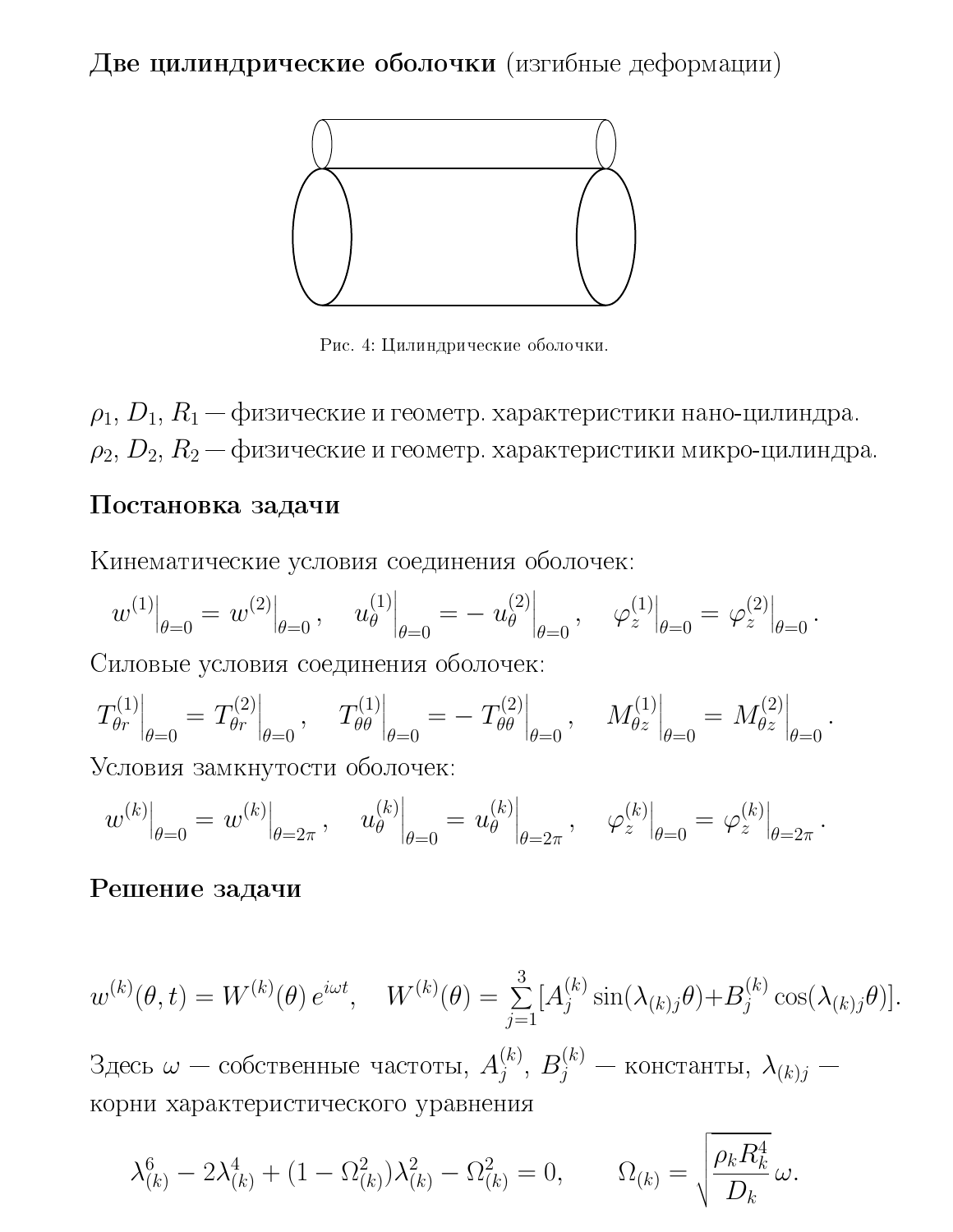Выберем  $\Omega_{(2)}$  в качестве основной переменной. Тогда коэффициенты в частотном уравнении будут зависеть только от  $R_1/R_2$ ,  $\rho_1/\rho_2$  и  $D_1/D_2$ . Следовательно, собственные частоты имеют следующий вид:

$$
\omega_n = \sqrt{\frac{D_2}{\rho_2 R_2^4}} \Omega_{(2)n}, \qquad \Omega_{(2)n} = \Omega_{(2)n} \left( \frac{R_1}{R_2}, \frac{\rho_1}{\rho_2}, \frac{D_1}{D_2} \right).
$$

### Обсуждение

Рассмотрим две системы цилиндрических оболочек, имеющие различные физические и геометрические характеристики, но одинаковые граничные условия и одинаковые параметры

$$
\frac{R_1}{R_2} = \frac{R_3}{R_4}, \qquad \frac{\rho_1}{\rho_2} = \frac{\rho_3}{\rho_4}, \qquad \frac{D_1}{D_2} = \frac{D_3}{D_4}
$$

Первая система состоит из нано-оболочки (параметры  $R_1, \rho_1, D_1$ ) и микро-оболочки (параметры  $R_2$ ,  $\rho_2$ ,  $D_2$ ).

Вторая система — из микро-оболочки (параметры  $R_3$ ,  $\rho_3$ ,  $D_3$ ) и макро-оболочки (параметры  $R_4$ ,  $\rho_4$ ,  $D_4$ ).

$$
\omega_n^{(1)} - \text{собственнные частоты первой системы.}
$$
\n
$$
\omega_n^{(2)} - \text{собственные частоты второй системы.}
$$
\nТогда  $\omega_n^{(1)}/\omega_n^{(2)}$  не зависит от номера  $n$ :

\n
$$
\frac{\omega_n^{(1)}}{\omega_n^{(2)}} = \sqrt{\frac{D_2 \rho_4 R_4^4}{D_4 \rho_2 R_2^4}}.
$$

#### Асимптотические оценки

Обозначим  $\omega_n^{(0)}$  — собственные частоты микро-оболочки (без нанооболочки). Показано, что:

$$
\omega_n^{(1)} = \omega_n^{(0)} + \varepsilon \tilde{\omega}_n, \qquad \varepsilon = \frac{\rho_1 R_1^2}{\rho_2 R_2^2}, \qquad \delta_n = \frac{\omega_n^{(1)} - \omega_n^{(0)}}{\omega_n^{(1)}} \cdot 100\% \sim \varepsilon \cdot 100\%.
$$

Точность измерения собственных частот:  $10^{-4}$  %.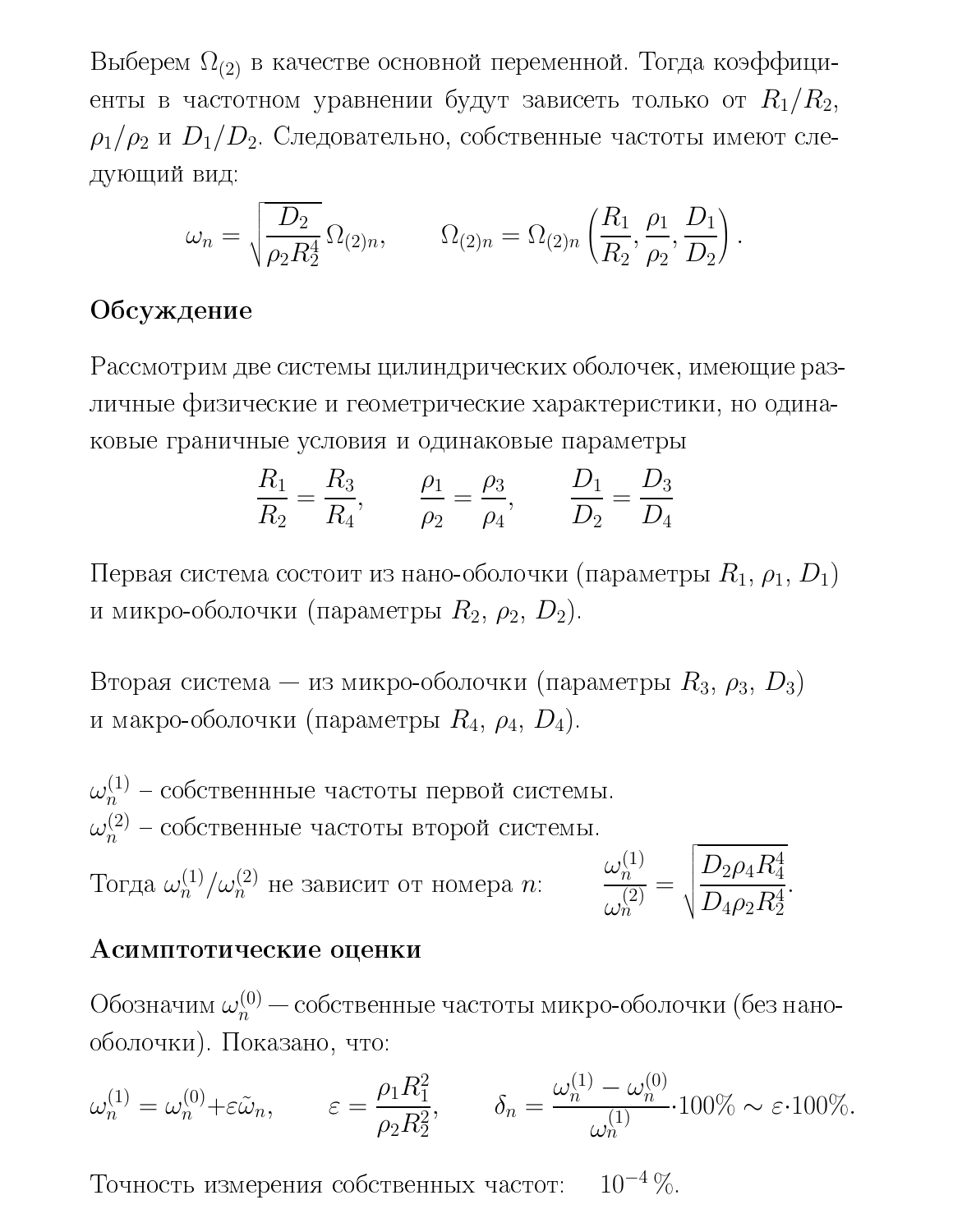## Атомный силовой микроскоп

А.В. Анкудинов, А.Н. Титкову (Физико-технический институт им.  $A.\Phi$ . Иоффе)



Рис. 5: Атомный силовой микроскоп.

- Ограниченный частотный диапазон.
- Игла кантилевера имеет конечный радиус кривизны (не ноль).
- Влияние подложки на собственные частоты нано-объекта.
- Игла кантилевера воздействует на нано-объект.

Вывод: В принципе, использование АСМ позволяет измерять собственные частоты нано-объектов. Фактически, с помощью АСМ измеряются частоты системы нано-объект - кантилевер.

#### Задачи механики:

- Определение механических свойств нано-объекта по частотам системы нано-объект - кантилевер.
- Можно ли выделить собственные частоты нано-объекта из спектра системы нано-объект - кантилевер?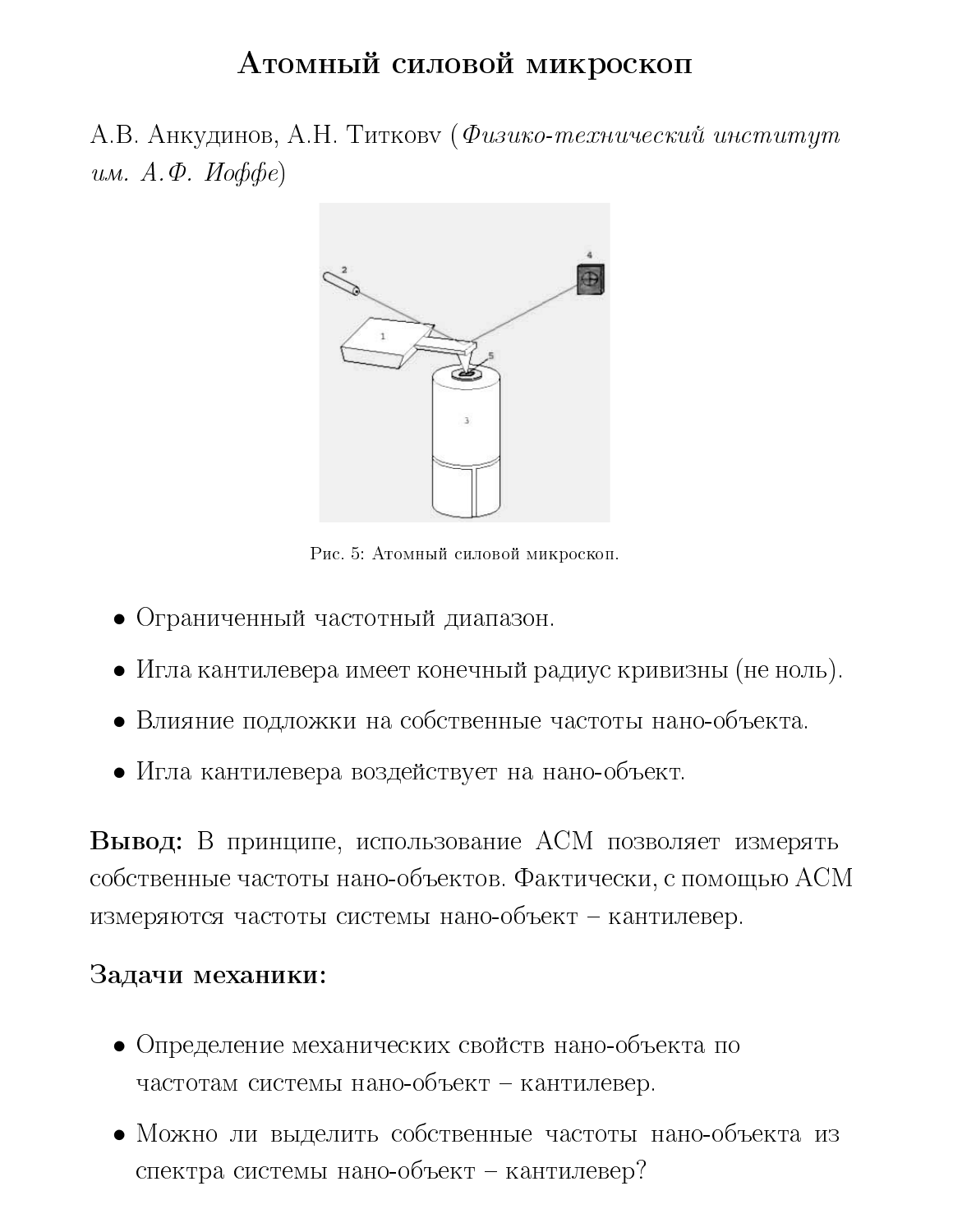## Кантилевер и нано-стержень



гис. о. глантилевер (слева) и нано-стержень (справа).



- ) - \*+ ,- %---&

#### /-\$  \$

Кантилевер:

$$
D_1 u^{IV} + \rho_1 \ddot{u} = 0
$$
,  $u(0) = 0$ ,  $u'(0) = 0$ ,  $u''(L_1) = 0$ .

Нано-стержень:

$$
D_2v^{IV} + \rho_2\ddot{v} = 0
$$
,  $v(0) = 0$ ,  $v'(0) = 0$ ,  $v''(L_2) = 0$ .

Взаимодействие кантилевера и нано-стержня:

$$
D_1u'''(L_1) = C(u(L_1) - v(L_2)), \qquad D_2v'''(L_2) = -C(u(L_1) - v(L_2)).
$$